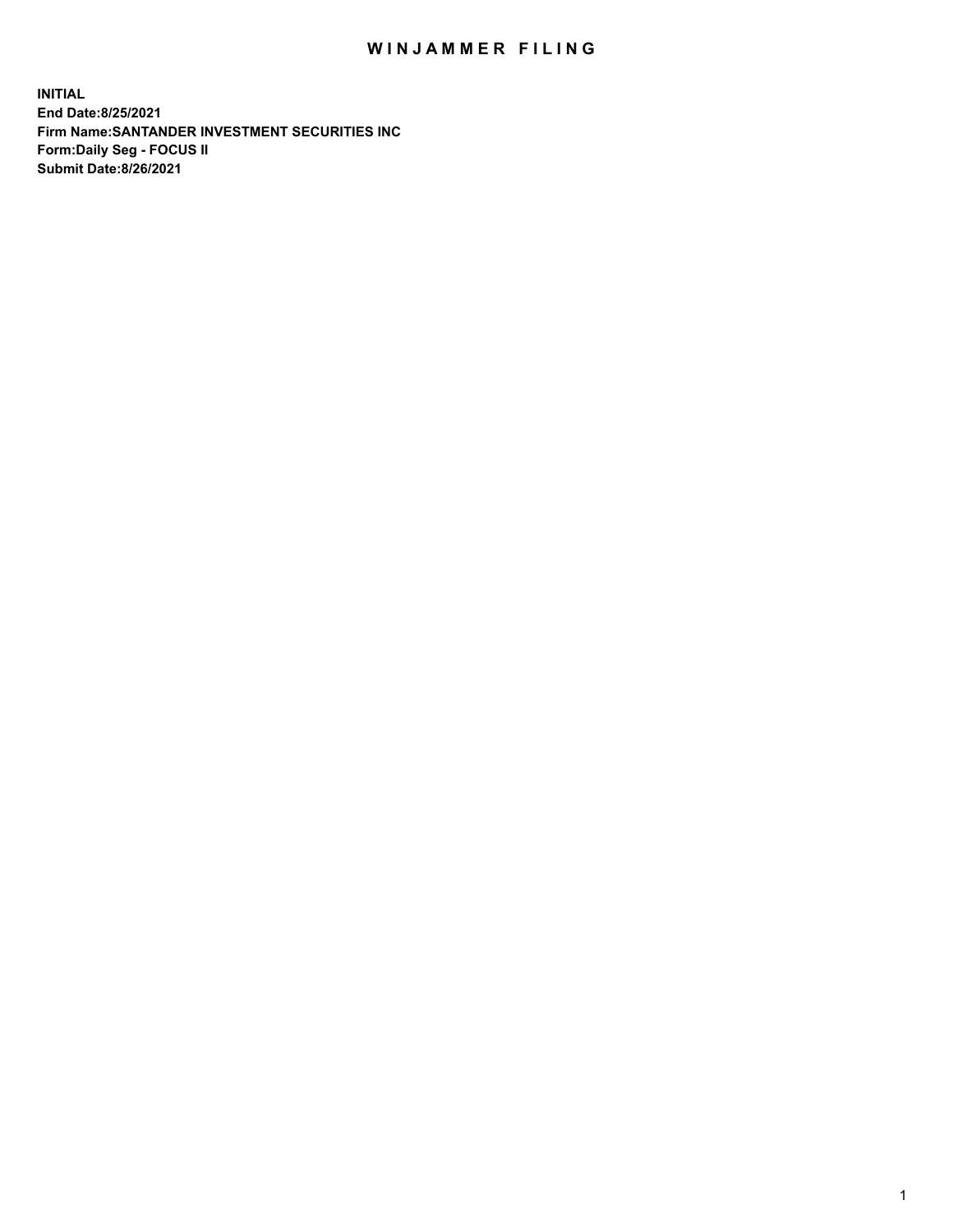**INITIAL End Date:8/25/2021 Firm Name:SANTANDER INVESTMENT SECURITIES INC Form:Daily Seg - FOCUS II Submit Date:8/26/2021 Daily Segregation - Cover Page**

| Name of Company<br><b>Contact Name</b>                                            | <b>SANTANDER INVESTMENT</b><br><b>SECURITIES INC</b><br><b>Richard Ro</b> |  |
|-----------------------------------------------------------------------------------|---------------------------------------------------------------------------|--|
|                                                                                   |                                                                           |  |
| <b>Contact Phone Number</b>                                                       | (212) 350-3662                                                            |  |
| <b>Contact Email Address</b>                                                      | richard.ro@santander.us                                                   |  |
| FCM's Customer Segregated Funds Residual Interest Target (choose one):            |                                                                           |  |
| a. Minimum dollar amount: ; or                                                    | <u>70,000,000</u>                                                         |  |
| b. Minimum percentage of customer segregated funds required:% ; or                | $\overline{\mathbf{0}}$                                                   |  |
| c. Dollar amount range between: and; or                                           | 0 <sub>0</sub>                                                            |  |
| d. Percentage range of customer segregated funds required between:% and%.         | 0 <sub>0</sub>                                                            |  |
| FCM's Customer Secured Amount Funds Residual Interest Target (choose one):        |                                                                           |  |
| a. Minimum dollar amount: ; or                                                    | $\frac{0}{0}$                                                             |  |
| b. Minimum percentage of customer secured funds required:% ; or                   |                                                                           |  |
| c. Dollar amount range between: and; or                                           | 0 <sub>0</sub>                                                            |  |
| d. Percentage range of customer secured funds required between:% and%.            | 0 <sub>0</sub>                                                            |  |
| FCM's Cleared Swaps Customer Collateral Residual Interest Target (choose one):    |                                                                           |  |
| a. Minimum dollar amount: ; or                                                    |                                                                           |  |
| b. Minimum percentage of cleared swaps customer collateral required:% ; or        | $\frac{0}{0}$                                                             |  |
| c. Dollar amount range between: and; or                                           | 0 <sub>0</sub>                                                            |  |
| d. Percentage range of cleared swaps customer collateral required between:% and%. | 00                                                                        |  |

Attach supporting documents CH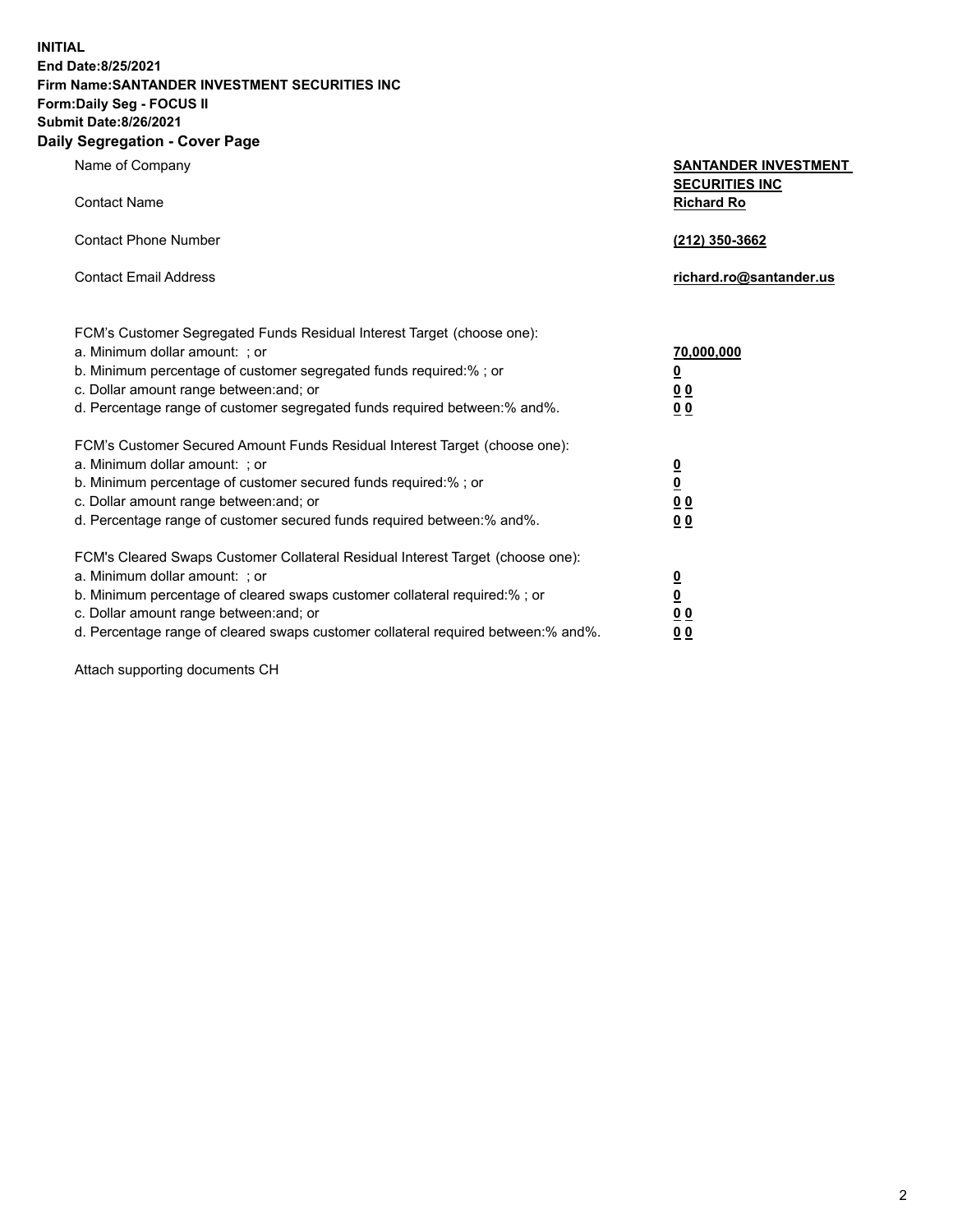**INITIAL End Date:8/25/2021 Firm Name:SANTANDER INVESTMENT SECURITIES INC Form:Daily Seg - FOCUS II Submit Date:8/26/2021 Daily Segregation - Secured Amounts**

|     | Foreign Futures and Foreign Options Secured Amounts                                         |                   |
|-----|---------------------------------------------------------------------------------------------|-------------------|
|     | Amount required to be set aside pursuant to law, rule or regulation of a foreign            | $0$ [7305]        |
|     | government or a rule of a self-regulatory organization authorized thereunder                |                   |
| 1.  | Net ledger balance - Foreign Futures and Foreign Option Trading - All Customers             |                   |
|     | A. Cash                                                                                     | $0$ [7315]        |
|     | B. Securities (at market)                                                                   | 0[7317]           |
| 2.  | Net unrealized profit (loss) in open futures contracts traded on a foreign board of trade   | $0$ [7325]        |
| 3.  | Exchange traded options                                                                     |                   |
|     | a. Market value of open option contracts purchased on a foreign board of trade              | $0$ [7335]        |
|     | b. Market value of open contracts granted (sold) on a foreign board of trade                | $0$ [7337]        |
| 4.  | Net equity (deficit) (add lines 1. 2. and 3.)                                               | $0$ [7345]        |
| 5.  | Account liquidating to a deficit and account with a debit balances - gross amount           | $0$ [7351]        |
|     | Less: amount offset by customer owned securities                                            | 0 [7352] 0 [7354] |
| 6.  | Amount required to be set aside as the secured amount - Net Liquidating Equity              | $0$ [7355]        |
|     | Method (add lines 4 and 5)                                                                  |                   |
| 7.  | Greater of amount required to be set aside pursuant to foreign jurisdiction (above) or line | $0$ [7360]        |
|     | 6.                                                                                          |                   |
|     | FUNDS DEPOSITED IN SEPARATE REGULATION 30.7 ACCOUNTS                                        |                   |
| 1.  | Cash in banks                                                                               |                   |
|     | A. Banks located in the United States                                                       | $0$ [7500]        |
|     | B. Other banks qualified under Regulation 30.7                                              | 0 [7520] 0 [7530] |
| 2.  | Securities                                                                                  |                   |
|     | A. In safekeeping with banks located in the United States                                   | $0$ [7540]        |
|     | B. In safekeeping with other banks qualified under Regulation 30.7                          | 0 [7560] 0 [7570] |
| 3.  | Equities with registered futures commission merchants                                       |                   |
|     | A. Cash                                                                                     | $0$ [7580]        |
|     | <b>B.</b> Securities                                                                        | $0$ [7590]        |
|     | C. Unrealized gain (loss) on open futures contracts                                         | $0$ [7600]        |
|     | D. Value of long option contracts                                                           | $0$ [7610]        |
|     | E. Value of short option contracts                                                          | 0 [7615] 0 [7620] |
| 4.  | Amounts held by clearing organizations of foreign boards of trade                           |                   |
|     | A. Cash                                                                                     | $0$ [7640]        |
|     | <b>B.</b> Securities                                                                        | $0$ [7650]        |
|     | C. Amount due to (from) clearing organization - daily variation                             | $0$ [7660]        |
|     | D. Value of long option contracts                                                           | $0$ [7670]        |
|     | E. Value of short option contracts                                                          | 0 [7675] 0 [7680] |
| 5.  | Amounts held by members of foreign boards of trade                                          |                   |
|     | A. Cash                                                                                     | $0$ [7700]        |
|     | <b>B.</b> Securities                                                                        | $0$ [7710]        |
|     | C. Unrealized gain (loss) on open futures contracts                                         | $0$ [7720]        |
|     | D. Value of long option contracts                                                           | $0$ [7730]        |
|     | E. Value of short option contracts                                                          | 0 [7735] 0 [7740] |
| 6.  | Amounts with other depositories designated by a foreign board of trade                      | $0$ [7760]        |
| 7.  | Segregated funds on hand                                                                    | $0$ [7765]        |
| 8.  | Total funds in separate section 30.7 accounts                                               | $0$ [7770]        |
| 9.  | Excess (deficiency) Set Aside for Secured Amount (subtract line 7 Secured Statement         | 0 [7380]          |
|     | Page 1 from Line 8)                                                                         |                   |
| 10. | Management Target Amount for Excess funds in separate section 30.7 accounts                 | $0$ [7780]        |
| 11. | Excess (deficiency) funds in separate 30.7 accounts over (under) Management Target          | $0$ [7785]        |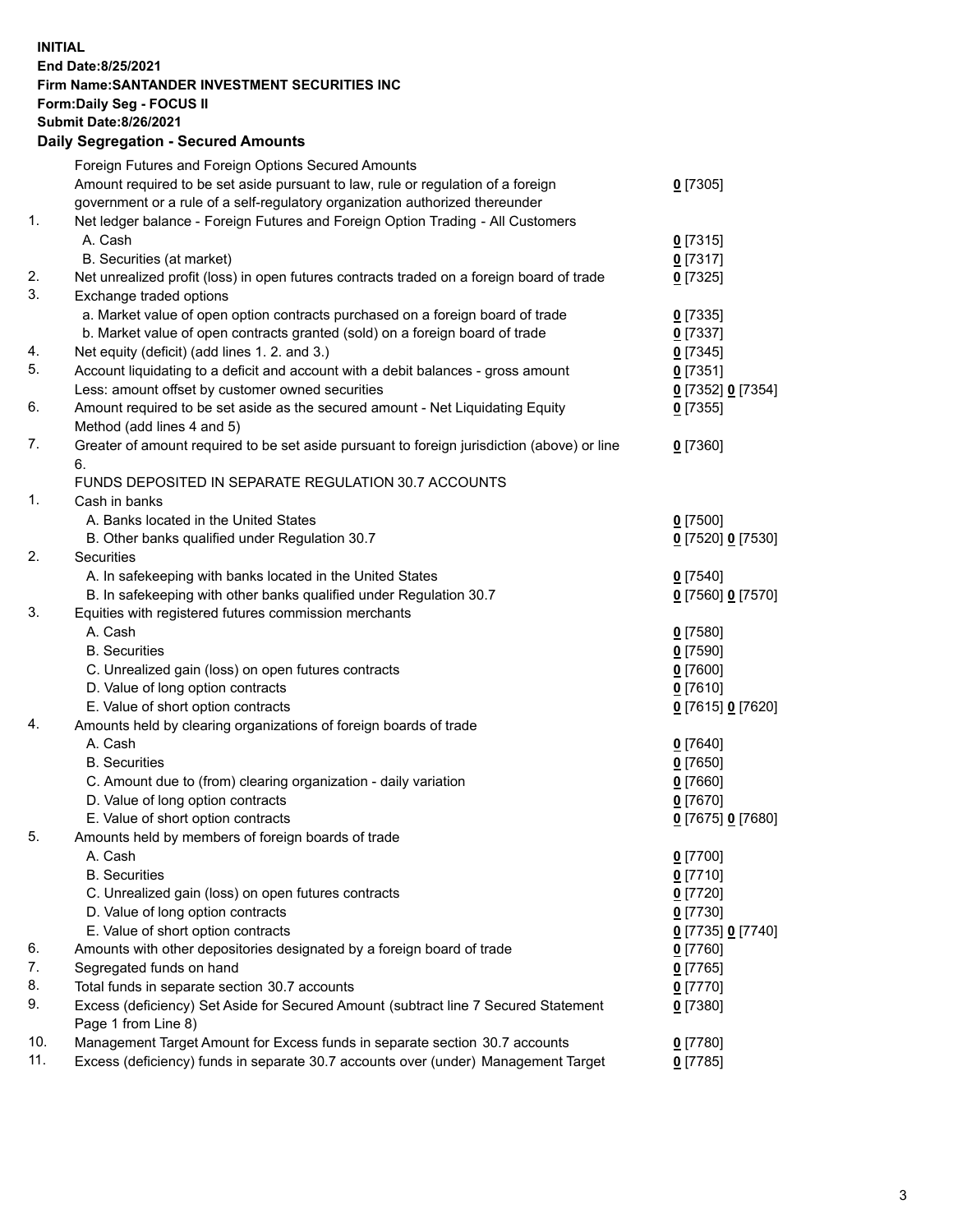| <b>INITIAL</b> |                                                                                            |                      |
|----------------|--------------------------------------------------------------------------------------------|----------------------|
|                | End Date:8/25/2021                                                                         |                      |
|                | Firm Name: SANTANDER INVESTMENT SECURITIES INC                                             |                      |
|                | Form: Daily Seg - FOCUS II                                                                 |                      |
|                | <b>Submit Date:8/26/2021</b>                                                               |                      |
|                | Daily Segregation - Segregation Statement                                                  |                      |
|                | SEGREGATION REQUIREMENTS(Section 4d(2) of the CEAct)                                       |                      |
| 1.             | Net ledger balance                                                                         |                      |
|                | A. Cash                                                                                    | 2,168,709,034 [7010] |
|                | B. Securities (at market)                                                                  | $0$ [7020]           |
| 2.             | Net unrealized profit (loss) in open futures contracts traded on a contract market         | -32,372,817 [7030]   |
| 3.             | Exchange traded options                                                                    |                      |
|                | A. Add market value of open option contracts purchased on a contract market                | 29,545,188 [7032]    |
|                | B. Deduct market value of open option contracts granted (sold) on a contract market        | -42,611,504 [7033]   |
| 4.             | Net equity (deficit) (add lines 1, 2 and 3)                                                | 2,123,269,901 [7040] |
| 5.             | Accounts liquidating to a deficit and accounts with                                        |                      |
|                | debit balances - gross amount                                                              | $0$ [7045]           |
|                | Less: amount offset by customer securities                                                 | 0 [7047] 0 [7050]    |
| 6.             | Amount required to be segregated (add lines 4 and 5)                                       | 2,123,269,901 [7060] |
|                | FUNDS IN SEGREGATED ACCOUNTS                                                               |                      |
| 7.             | Deposited in segregated funds bank accounts                                                |                      |
|                | A. Cash                                                                                    | 260,887,768 [7070]   |
|                | B. Securities representing investments of customers' funds (at market)                     | $0$ [7080]           |
|                | C. Securities held for particular customers or option customers in lieu of cash (at        | $0$ [7090]           |
|                | market)                                                                                    |                      |
| 8.             | Margins on deposit with derivatives clearing organizations of contract markets             |                      |
|                | A. Cash                                                                                    | 1,917,258,856 [7100] |
|                | B. Securities representing investments of customers' funds (at market)                     | $0$ [7110]           |
|                | C. Securities held for particular customers or option customers in lieu of cash (at        | $0$ [7120]           |
| 9.             | market)<br>Net settlement from (to) derivatives clearing organizations of contract markets | 29,809,334 [7130]    |
| 10.            | Exchange traded options                                                                    |                      |
|                | A. Value of open long option contracts                                                     | 29,545,188 [7132]    |
|                | B. Value of open short option contracts                                                    | -42,611,504 [7133]   |
| 11.            | Net equities with other FCMs                                                               |                      |
|                | A. Net liquidating equity                                                                  | $0$ [7140]           |
|                | B. Securities representing investments of customers' funds (at market)                     | $0$ [7160]           |
|                | C. Securities held for particular customers or option customers in lieu of cash (at        | $0$ [7170]           |
|                | market)                                                                                    |                      |
| 12.            | Segregated funds on hand                                                                   | $0$ [7150]           |
| 13.            | Total amount in segregation (add lines 7 through 12)                                       | 2,194,889,642 [7180] |
| 14.            | Excess (deficiency) funds in segregation (subtract line 6 from line 13)                    | 71,619,741 [7190]    |
| 15.            | Management Target Amount for Excess funds in segregation                                   | 70,000,000 [7194]    |
| 16.            | Excess (deficiency) funds in segregation over (under) Management Target Amount             | 1,619,741 [7198]     |
|                | <b>Excess</b>                                                                              |                      |